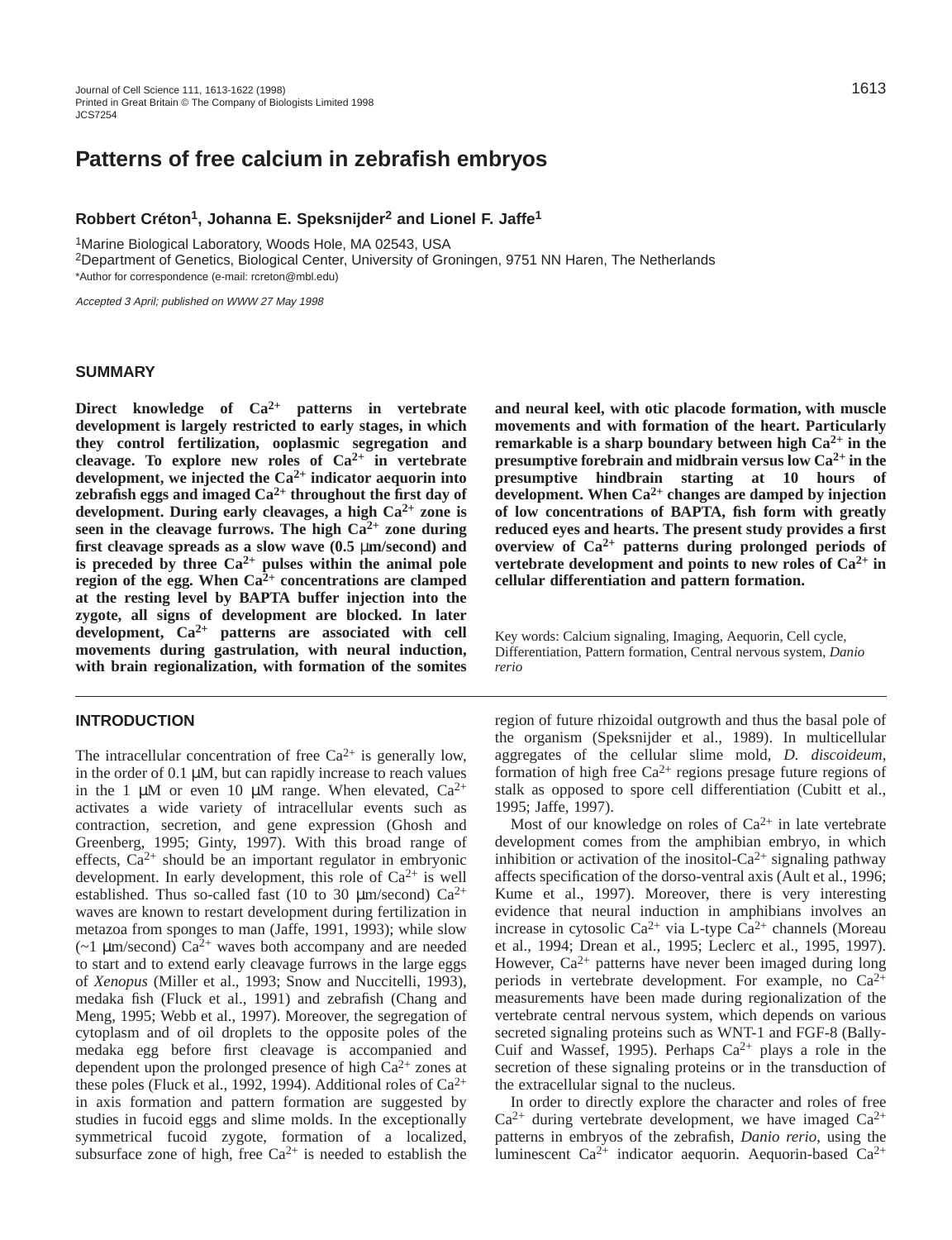imaging is non-disturbing to the embryo allowing continuous imaging during the first days of development. Although it is possible to express apo-aequorin genetically (Rizzuto et al., 1994; Brini et al., 1995), we chose to directly microinject aequorin since this circumvents slow uptake of the aequorin co-factor (Créton et al., 1997). We observed free  $Ca^{2+}$  patterns during normal development over 24 hours and thus throughout the cleavage, blastula, gastrula and segmentation periods (Kimmel et al., 1995).

#### **MATERIALS AND METHODS**

#### **Zebrafish embryos**

A small colony of zebrafish (100 fish in two aquaria) was kept on an artificial 14 hour day/10 hour night cycle at 28.5°C. Fertilized eggs were collected in a spawning cage 30 minutes after 'dawn'. The embryos were kept at 28.5°C in spring water containing 1 mg/l of methylene blue during all measurements up to 24 hours. Afterwards, the embryos were immobilized by adding 1% agarose to this same medium.

#### **Use of aequorin**

Zygotes were injected with 2 nl of aequorin dissolved in a buffer containing 100 mM KCl, 0.05 mM EDTA and 5 mM MOPS, pH 7.05, using a high pressure system PLI-100 from the Medical Systems Co., Greenvale, NY 11548 (Miller et al., 1994). We injected either the usual, near natural, recombinant, R-aequorin (at 0.57 mM) or a semisynthetic recombinant *h*-aequorin (at 0.24 mM); these were kindly provided by Dr Osamu Shimomura. The more sensitive *h*-aequorin was used to image the first 6 hours of development, whereas the longer lasting R-aequorin was used to image  $Ca^{2+}$  in later development. With an egg volume of about 200 nl the final aequorin concentrations in the embryo were 5.7 µM for R-aequorin and 2.4 µM for *h*-aequorin. The microinjection needle was pushed through the vegetal regions of the chorion and the plasma membrane to inject the aequorin into the center of the uncleaved egg. However, when focusing on pattern along the animal-vegetal axis, the needle was pushed through the egg's lateral region to avoid vegetal wound signals. The use of aequorins for  $Ca^{2+}$  imaging has been reviewed by Miller et al. (1994).

In the course of 25 experiments, we injected approximately 250 embryos with aequorin. From a batch of about ten injected embryos, we typically selected one embryo for  $Ca^{2+}$  imaging and one embryo for  $Ca^{2+}$  measurements with the photomultiplier tube. In selecting the embryos, we looked for an embryo which had little or no cytoplasm leaking from the injection wound. The injection wounds were visible on the imaging photon detector as high  $Ca^{2+}$  regions. Large wounds obscured the  $Ca^{2+}$  patterns and decreased embryonic survival. Small wounds healed up quickly (within half an hour) and did not affect embryonic development.

To map the  $Ca^{2+}$  patterns during embryonic development, we have measured a total of 25 embryos using the imaging photon detector and 17 embryos using the photomultiplier tube. To calculate the average luminescence and the standard error of the mean (s.e.m.) we used those embryos, which developed normally, were imaged at a specific embryological stage, had the same orientation (side or topview), and had the same type of aequorin injected (h- or R-aequorin).

#### **Ca2+ measurement and imaging**

The total level of luminescence versus time was monitored with a Hamamatsu model 464 photomultiplier tube or PMT. The PMT does not provide spatial information, but does provide an overview of Ca2+ levels throughout development. PMT values were calibrated to match the output of our imaging system.

Our Ca2+ imaging system is based on a Zeiss 100TV axiovert microscope with a  $20\times$  fluar objective (NA=0.75). To minimize

instrumental noise and allow the recording of data over many hours without overloading memory, we record the dim aequorin light with a so-called Imaging Photon Detector or IPD made by Photek Inc., East Sussex TN389NS, England (reviewed by Miller et al., 1994). This instrument stores data in a computer as a list of photon events, each recorded photon having two horizontal space coordinates and one time coordinate. The two space coordinates identify an individual pixel in the imaging field and with the 20× objective, each pixel corresponded to a specimen area of 10  $\mu$ m  $\times$  10  $\mu$ m. The digital storage of photons allows flexible reviewing of the  $Ca^{2+}$  patterns. Thus images of light emitted over any desired period can be created pointillist style. In general, we first graphed the total luminescence emerging from an embryo against time to detect any peaks in  $Ca<sup>2+</sup>$ . Then, subsequent images of 10 minute photon exposures are analyzed to detect any  $Ca^{2+}$ localizations. Whenever a  $Ca^{2+}$  peak or  $Ca^{2+}$  localization is found, the data is analyzed in more detail, making graphs of specific regions within the embryo and forming images using shorter exposure times. Our imaging system collects data from a wide depth of field along the *z*-axis (at least 200 µm with the 20× objective). To obtain threedimensional information on  $Ca^{2+}$  patterning we routinely imaged developing embryos in various orientations. This wide depth of field also makes the system more sensitive for differences in tissue thickness than for instance a confocal imaging system would. To control for such differences we consistently compared embryonic regions of equal thickness.

In order to determine  $Ca^{2+}$  pulse frequencies, we needed to distinguish genuine pulses from statistical fluctuations. To do this, we compared the time course of luminescence from developing embryos to that from BAPTA buffered droplets containing comparable levels of free  $Ca^{2+}$  and of aequorin. A  $Ca^{2+}$  pulse was defined as an increase in luminescence which was twice the resting level since such fluctuations were never seen in the droplet dummies.

To control for differential distribution or consumption of aequorin, we added 0.1 ml of 10% Triton to the water surrounding the embryo at the end of a typical experiment. The Triton treatment causes a massive increase in cellular  $Ca^{2+}$  and 'burns out' the aequorin still present. These burnouts indicated that the aequorin was still evenly distributed in the embryos and that little decay of the aequorin had occurred.

#### **Calibration of the imaging system**

The IPD system was calibrated using BAPTA buffers in which free  $Ca<sup>2+</sup>$  was set at specific concentrations. The BAPTA buffers contained either 5.7 µM R-aequorin or 2.4 µM *h*-aequorin in 100 mM KCl, 10 mM monopotassium Hepes, pH 7.0, 1 mM MgCl2, 5 mM tetrapotassium BAPTA and either 1.0 mM, 1.6 mM, 2.4 mM or 3.2 mM CaCl<sub>2</sub> to set the free Ca<sup>2+</sup> concentration at 50, 100, 200 or 400 nM (Pethig et al., 1989). Immediately after adding aequorin, 0.2 µl of the luminescent buffer was injected as a spherical droplet under halocarbon oil. The luminescent spheres were imaged on the IPD, using the 20× objective as if they were eggs.

Fig. 1 shows the result of this calibration. We measured 6.7 times more light with *h*-aequorin at a 2.4 times lower concentration. This 16-fold ratio (6.7  $\times$  2.4) in sensitivities of R and of h aequorins corresponds well to the figure reported earlier by Shimomura et al. (1993). The luminescence of both R- and *h*-aequorin rises with the 2.1 power of free  $Ca^{2+}$  over the mid range needed to interpret spike heights from developing embryos. This is the same power recently reported by Shimomura and Inouye (1996).

#### **Ca2+ clamping and damping in the embryo**

To clamp the  $Ca^{2+}$  level in the embryo, we injected high concentrations of a  $Ca^{2+}$  buffer, in which the free  $Ca^{2+}$  concentration was set at pCa 7 (or 100 nM). The  $Ca^{2+}$  buffer contained 250 mM tetrapotassium BAPTA, 81 mM CaCl<sub>2</sub> and 10 mM Tris, pH 7.5. With an injection volume of 1 nl, the final cytosolic concentration of BAPTA was estimated to be about 2.5 mM (assuming that half of the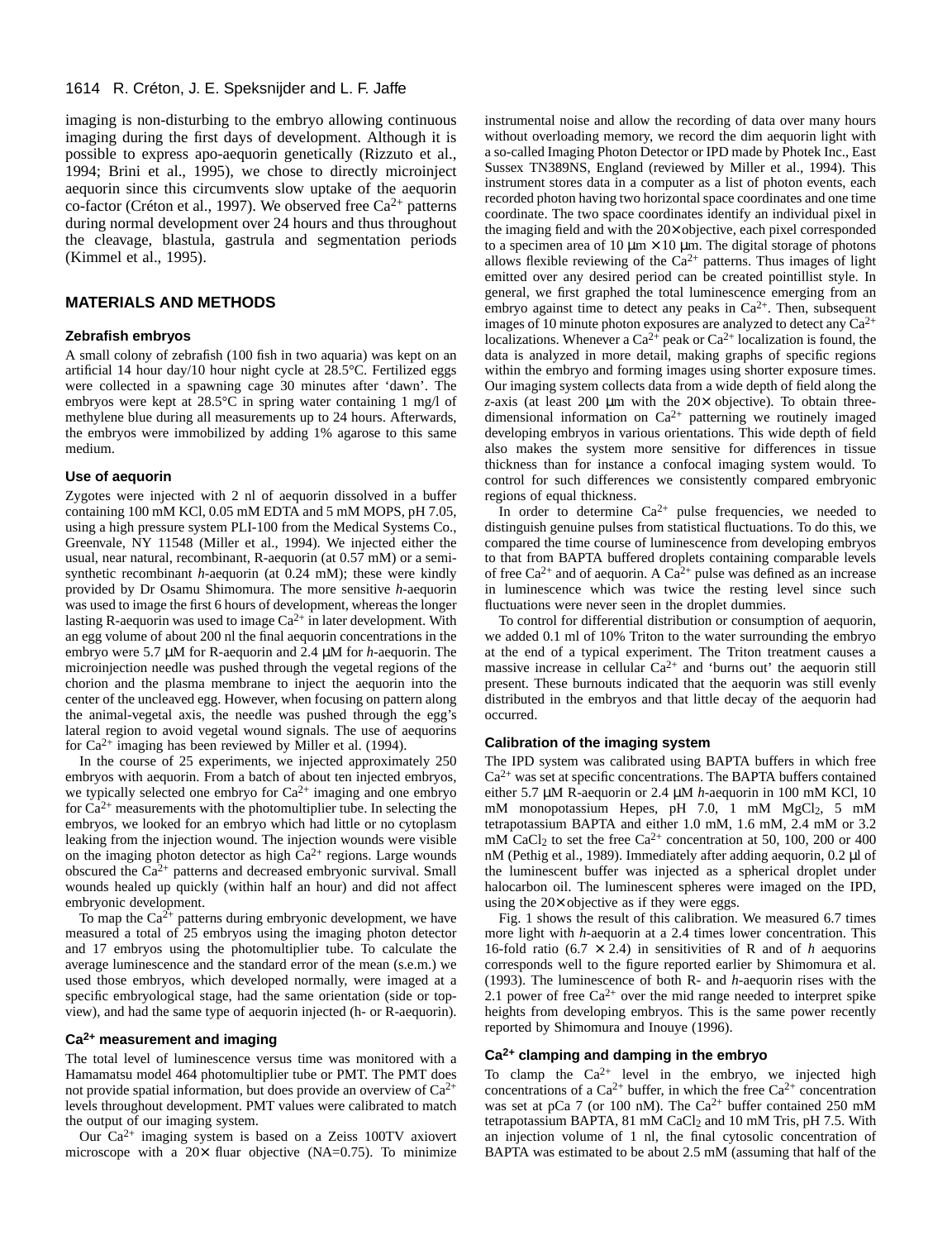

**Fig. 1.** Calibration of aequorin luminescence with known concentrations of free  $Ca^{2+}$ . The  $Ca^{2+}$  concentration (Ca) can be calculated from the luminescence (L) using the equations or the curves in the graph. The equations are represented by dotted lines and are only valid for the range in which they overlap with the calibration curve. The exponential portions of both curves show luminescence rising with the 2.1 power of free  $Ca^{2+}$ .

egg volume is non-cytosolic). As a control we injected 1 nl of a Trisbuffered, pH 7.5, KCl solution, which was isotonic to the BAPTA buffer. To dampen  $Ca^{2+}$  changes in the embryo, we injected the same BAPTA buffer at a five times lower concentration, thus giving a final cytosolic BAPTA concentration of approximately 0.5 mM.

## **RESULTS**

#### **An overview of Ca2+ signals during embryonic development**

Fig. 2 shows a representative record of total luminescence versus time from a whole, normally developing embryo during the first day and thus up to the end of the segmentation period. It shows increasing levels of luminescence and hence of free cytosolic  $Ca^{2+}$  during three main periods: first, during each of the first 5 relatively synchronous cleavages in the period between 0.7 and 2.0 hours. Second, during specification of the dorso-ventral axis and the beginning of gastrulation from about 4 to 7 hours. Third, from about 10 to 13 hours during early segmentation. In addition to relatively slow changes in  $Ca^{2+}$ , Fig. 2 shows numerous  $Ca^{2+}$  spikes which appear as vertical lines on this time scale. All of these vertical lines represent discrete  $Ca^{2+}$  signals rather than noise. These brief signals become larger and more frequent after about 10 hours when segmentation starts.

The three periods of  $Ca^{2+}$  elevation and the late  $Ca^{2+}$  spikes shown in Fig. 2 were similar in all of the embryos studied  $(n=9)$ for 0.5-2 hours, *n*=7 for 2-3 hours, *n*=6 for 3-22 hours). Thus the relative changes in luminescence were essentially the same in all embryos; however, the absolute levels of luminescence covered a fourfold range in different embryos. This considerable range in absolute luminescence was probably due to variability in microinjection volume, in the amount of aequorin burned up by  $Ca^{2+}$  leakage during injection, as well as variability in  $Ca^{2+}$  levels from embryo to embryo. To estimate the total amount of aequorin present in each of the embryos, we burned out all of the available aequorin after 24 hours of development. These burnouts averaged 72 million photons for R-aequorin  $(\pm 36, n=4)$ . By comparing these burnouts with the total luminescence emitted during development, we calculated that 71% of the injected aequorin was still present after 24 hours of development (±9%, *n*=3). This corresponds to an in vivo half-life of R-aequorin of 48 hours. The ultra sensitive *h*-aequorin is expected to decay 16× faster (Shimomura et al., 1993), and was thus used for  $Ca^{2+}$ imaging during early development only (0-6 hours).

## **Ca2+ patterns during the cleavage period**

 $Ca<sup>2+</sup>$  patterns during the cleavage period were imaged using the ultra-sensitive h-aequorin. The earliest imageable luminescence (at half an hour after fertilization) was uniformly

**Fig. 2.** Representative time course of luminescence from an R-aequorin injected zebrafish embryo during the first 22 hours of development. The inferred average Ca2+ level cycles during the first five cycles (0.75-2 hours) and is elevated during midgastrulation (6-8 hours) and early segmentation (11-16 hours). Note the greatly increased frequency of Ca2+ spikes after 10 hours. The emitted light was measured with a photomultiplier tube.

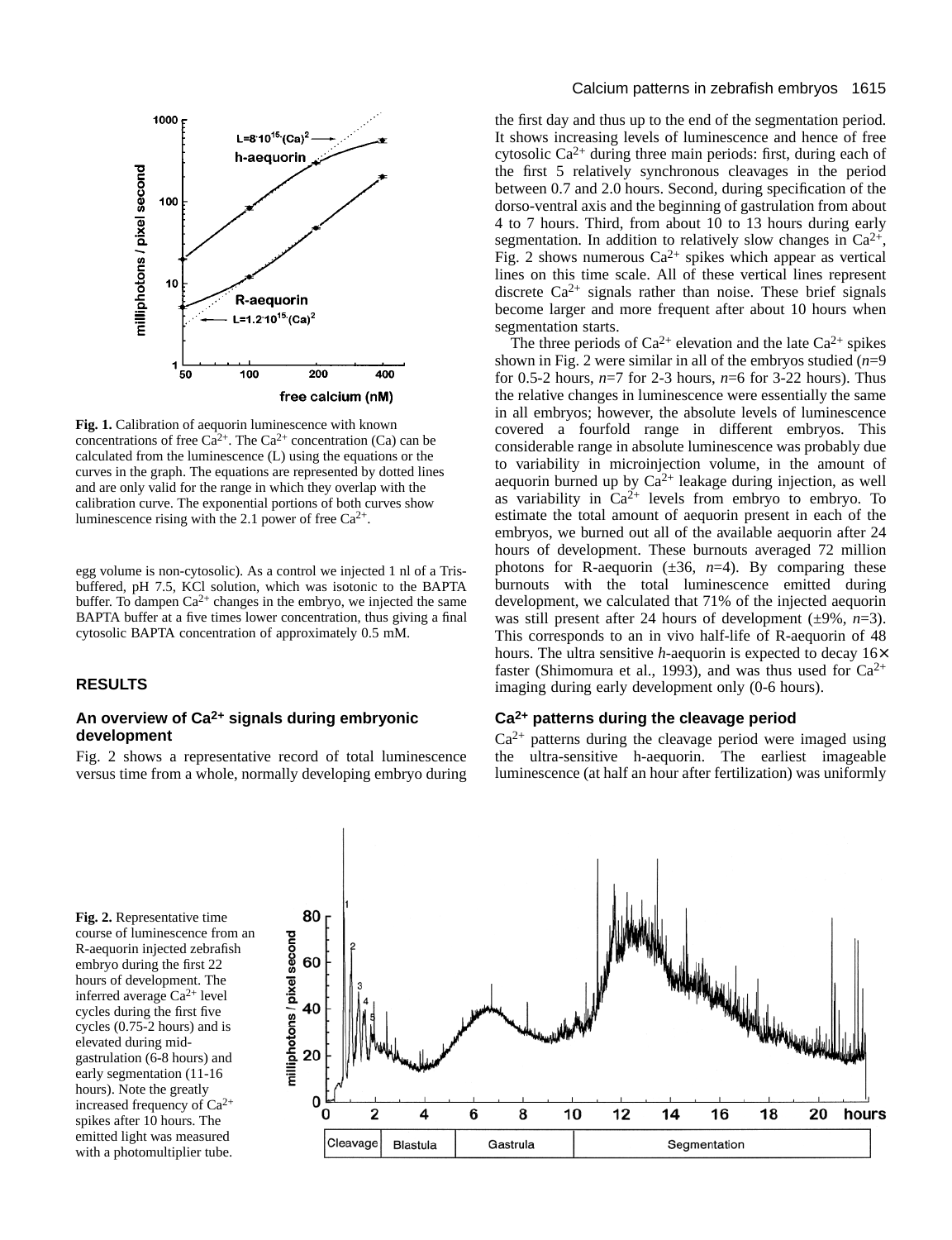

**Fig. 3.** Representative Ca<sup>2+</sup> patterns during early cell division obtained by using the ultra-sensitive *h*-aequorin. (A-E) Side views in the median focal plane. (F-J) Top views with focal plane 30% down from the animal pole. High  $Ca^{2+}$  is seen at the sites of cytokinesis. The images (A-J) are 30,000 photon exposures ( $\sim 1$  minute), in which the level of luminescence was color-coded, red representing high Ca<sup>2+</sup>, blue representing low Ca<sup>2+</sup>. (K) Graph showing Ca<sup>2+</sup> levels during the early cleavage cycles. Cleavage signals can be observed up until the 10<sup>th</sup> cleavage cycle. From 3.5-4.5 hours of development, small spikes are seen which clearly exceed the noise levels shown between cycles 8 and 9. (L) Three peaks were observed during first cleavage initiation. The arrow indicates the time of furrow deepening. (M-Q) Subsequent 50 second exposures show that the Ca<sup>2+</sup> elevation during furrow deepening spreads as a slow wave (0.5  $\mu$ m/second) along the cleavage furrow. Bars, 200  $\mu$ m.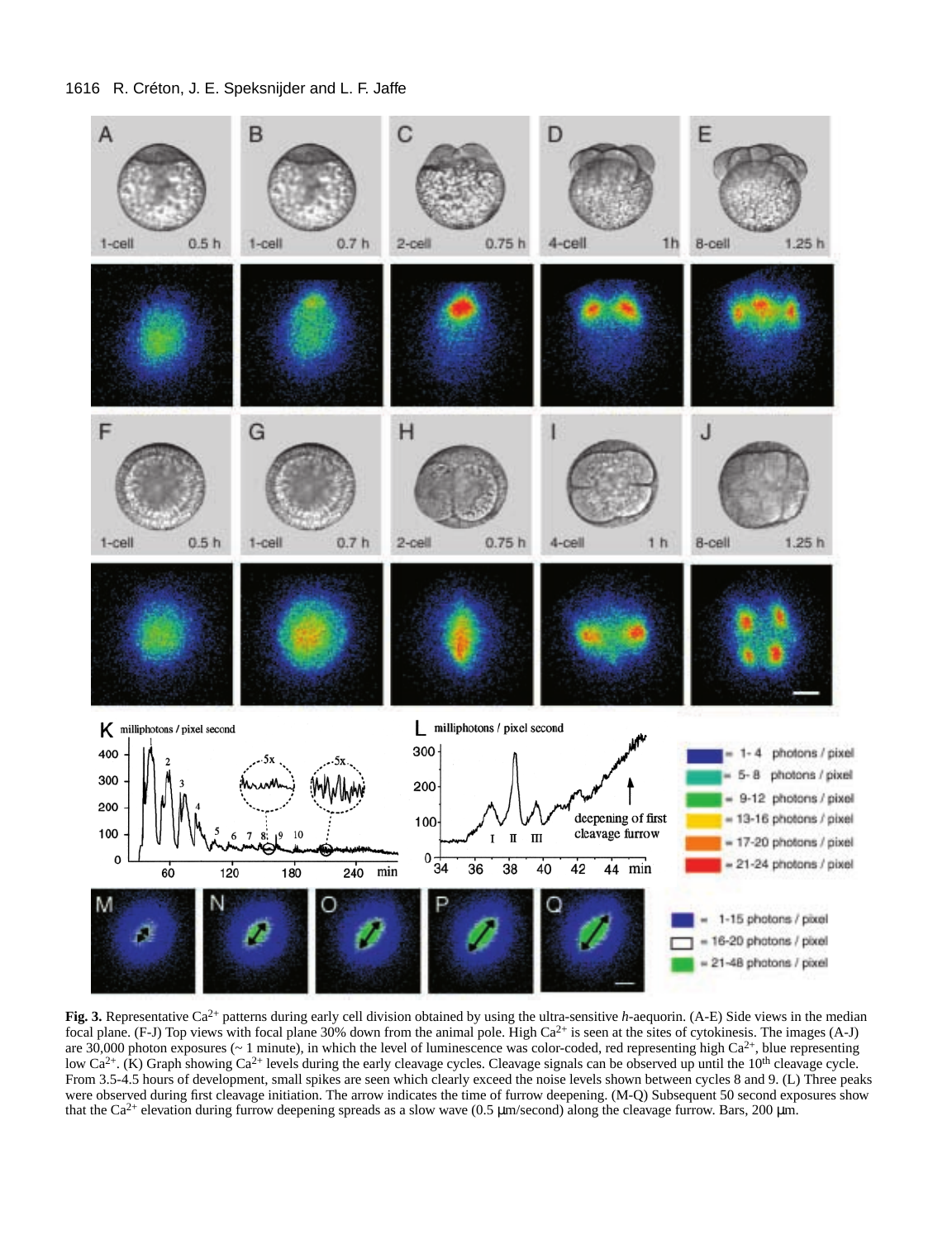

**Fig. 4.**  $Ca^{2+}$  patterns in the blastula, gastrula and segmentation periods. (A-C) The overall  $Ca^{2+}$  pattern is uniform within the cellular region of the blastula and early gastrula. (D-F) At 75% epiboly (8 hours), luminescence is high in the blastoderm margin, with peak levels in the dorsal blastoderm margin. Dorsal luminescence becomes stronger and spreads anteriorly in the period from 8 to 10 hours. In the bud stage, a high  $Ca<sup>2+</sup>$  region (arrowhead) appears at about the location of the forming first somite. From the 3 somite through the 14 somite stage (G-K), this high Ca<sup>2+</sup> region accompanies the tailward formation of additional somites together with the tailward elongation of the neural keel. During and beyond this same period, a remarkable low Ca<sup>2+</sup> region appears and remains in the future hindbrain region. Note the sharp Ca<sup>2+</sup> boundary at about the midbrain/hindbrain border arrowed at the 6-somite stage in H and N. (The top view shown in N also shows that the high Ca2+ in the front is not coming from the eye primordia.) Also note the small high  $Ca^{2+}$  region arrowed in J which probably represents formation of the otic placode. The high Ca<sup>2+</sup> regions at the 18-22 somite stages (L-M) probably arise from early muscle movements. Images are 30,000 photon exposures. Bars, 200 µm.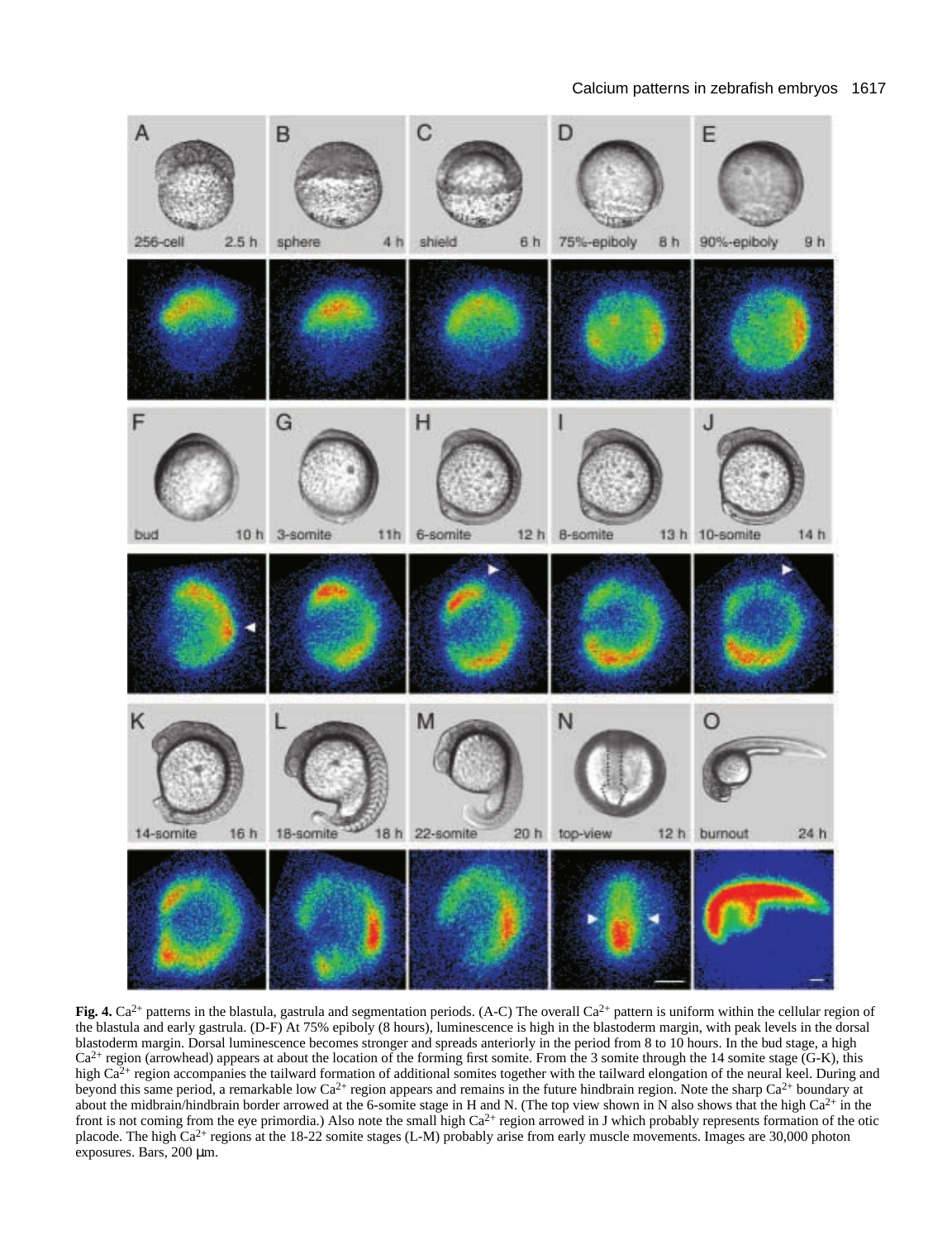distributed (Fig. 3A,F) and averaged 25  $(\pm 10, n=5)$ milliphotons per pixel second (mp/ps). This resting level corresponds to approximately 60 nM free  $Ca^{2+}$  (Fig. 1). Then, in the first five minutes of first cleavage initiation,  $Ca^{2+}$  elevates at the animal pole of the egg (Fig. 3B). During this first cleavage initiation period, three distinct peaks are seen (Fig. 3B,G,L). These three peaks average 69  $(\pm 31, n=5)$ , 108  $(\pm 60,$  $n=5$ ), and 74 ( $\pm 32$ ,  $n=5$ ) mp/ps, corresponding to approximately 90, 120, and 100 nM free  $Ca^{2+}$  (for calibration see Fig. 1). We could see these initiation signals with *h*aequorin, but could not see them with the less sensitive Raequorin, nor were they seen with  $Ca^{2+}$  green dextran by Chang and Meng (1995).

Large rises of  $Ca^{2+}$  are seen within the deepening furrow during each of the first three cleavages (Fig. 3C-E, H-J). During the first cleavage, this rise begins near the central nuclei, reaches a peak of 360 mp/ps  $(\pm 140, n=5)$  corresponding to a peak level of about 250 nM free  $Ca^{2+}$  and spreads outwards at 0.5 µm/second (Fig. 3M-Q). Although cleavage signals can be observed up until the 10th cleavage (Fig. 3K), the total luminescence generated by all of the synchronous cleaving blastomeres becomes smaller in later cell divisions (Fig. 2).

#### **Ca2+ patterns in blastula and gastrula stages**

Small spikes were generated at a frequency of about one per minute between 3.5 and 4.5 hours during the blastula stage (Fig. 3K). These spikes were most apparent when using *h*aequorin, but could also be observed using R-aequorin. The overall  $Ca^{2+}$  pattern is uniform within the cellular region of the blastula and early gastrula (Fig. 4A-C). However, in four out of seven embryos, we observed higher  $Ca^{2+}$  in the presumptive ventral region than in the presumptive dorsal one from 2.5-3 hours of development. (The dorso-ventral axis was determined retrospectively, by videotaping embryos up until 6.5 hours of development.) We did not pursue this  $Ca^{2+}$  gradient, since one of the seven embryos showed a reverse  $Ca^{2+}$  gradient, while the two remaining embryos showed uniform  $Ca^{2+}$  patterns from 2.5-3 hours of development.

At 75% epiboly (8 hours), luminescence is high in the blastoderm margin, with peak levels in the dorsal blastoderm margin (Fig. 4D). Dorsal luminescence becomes stronger and spreads forwards (in anterior direction) from the organizer region at about 0.05 µm/second from 8 to 10 hours (Fig. 4D-F).

# **The segmentation period; Ca2+ patterns in the head region**

At 10-11 hours of development, distinct  $Ca^{2+}$  patterns can be recognized along the antero-posterior axis of the embryo (Fig. 4F,G). Most apparent is the high  $Ca^{2+}$  zone which appears in the presumptive fore and midbrain regions in contrast to the presumptive hindbrain region. The presumptive hindbrain of a 10-hour old embryo consists of a small area that is laterally stretched over the blastoderm. The lengthening of the low  $Ca^{2+}$ zone seen from 10 to 14 hours in Fig. 4F-J probably corresponds to the elongation of the future hindbrain during this same period (Woo and Fraser, 1995). The  $Ca^{2+}$  elevation in the anterior head region becomes more pronounced at 12 hours of development (Fig. 4H). At this point, the mid- and forebrain luminesce 1.7 times  $(\pm 0.3, n=4)$  brighter than the hindbrain. This corresponds to a Ca<sup>2+</sup> concentration of 144 nM

in the mid- and forebrain and 112 nM in the hindbrain (see Fig. 1 for calibration). A relative sharp border separates elevated  $Ca^{2+}$  in the presumptive mid- and forebrain from low  $Ca^{2+}$  in the presumptive hindbrain. At 14 hours, the low level of  $Ca^{2+}$ in the hindbrain is locally interrupted by an elevation of  $Ca^{2+}$ which is associated with the formation of the otic placode (Fig. 4J). The overall luminescence remains 1.7 times  $(\pm 0.2, n=4)$ higher in the forebrain as compared to the hindbrain. Even at 16 hours of development,  $Ca^{2+}$  remains low in the hindbrain region. Ca2+ patterns were also studied in embryos viewed from the top. Again, the most striking feature was the midbrain-hindbrain border, with high  $Ca^{2+}$  in the fore and mid brain and low  $Ca^{2+}$  in the hindbrain (Fig. 4N).

An important control in  $Ca^{2+}$  imaging with aequorin is the burnout, which shows whether or not aequorin was uniformly distributed throughout the embryo (Fig. 4O). For the burnout, Triton is added to the culture medium creating holes in the plasma membranes. Intracellular  $Ca^{2+}$  levels quickly rise to the millimolar range and all of the aequorin burns up. From these burnout experiments we learned that aequorin concentrations are low in the yolk region. Probably very little of the cytosol (which contains aequorin) is present between the densely packed yolk granule. Thus, the low luminescence observed in the yolk area during embryonic development may be simply due to a lack of aequorin. In contrast, aequorin was uniformly distributed in the embryo proper.

## **The segmentation period; Ca2+ patterns in the trunk and tail**

The trunk region develops a higher  $Ca^{2+}$  zone than the adjoining hindbrain and tail regions. This zone moves backwards to the tip of the tail from about 10 to 14 hours at 0.07  $\mu$ m/second (Fig. 4F-J). At 14-16 hours, Ca<sup>2+</sup> appears as a gradient along the antero-posterior axis, with the highest  $Ca^{2+}$ concentrations in the tip of the tail. Thus, an ultraslow  $Ca^{2+}$ wave moves posteriorly along with the formation of the somites and neural keel.

At 14 hours, the trunk emits 1.8 times  $(\pm 0.3, n=4)$  more luminescence than the hindbrain. The tail emits 2.4 times  $(\pm 0.7, n=4)$  more luminescence than the hindbrain. This corresponds to a  $Ca^{2+}$  concentration of 86 nM in the hindbrain, 115 nM in the trunk region, and 133 nM in the tail region. At 18 hours, the tail of the embryo starts moving and high  $Ca^{2+}$ is observed in the region of the embryo showing spontaneous muscle contractions. A similar  $Ca^{2+}$  signal is observed in the tail region of the embryo at 20 hours of development (Fig. 4M).

## **The segmentation period; Ca2+ spikes**

Starting at 11 hours of development, a radical increase in the frequency of  $Ca^{2+}$  spikes is seen (Fig. 2). From 12 to 22 hours embryos generate about 80 spikes. The 12 hour embryos averaged 8.5 spikes per hour  $(\pm 4, n=4)$  and the 14 hour embryos averaged 8.0 spikes per hour  $(\pm 2, n=3)$ .

The duration of the spikes ranges from 10 to 200 seconds and the increase in luminescence has a doubling time ranging between 1 and 40 seconds (Fig. 5). The vast majority of the spikes (96%) are present in the hindbrain, trunk and tail region (approximately 32% each). Only 4% (±3, *n*=7) of the spikes are localized in the head region even though it represents the most anterior 25% of the embryo. Thus the spike frequency in the head region is extremely low - on average only one spike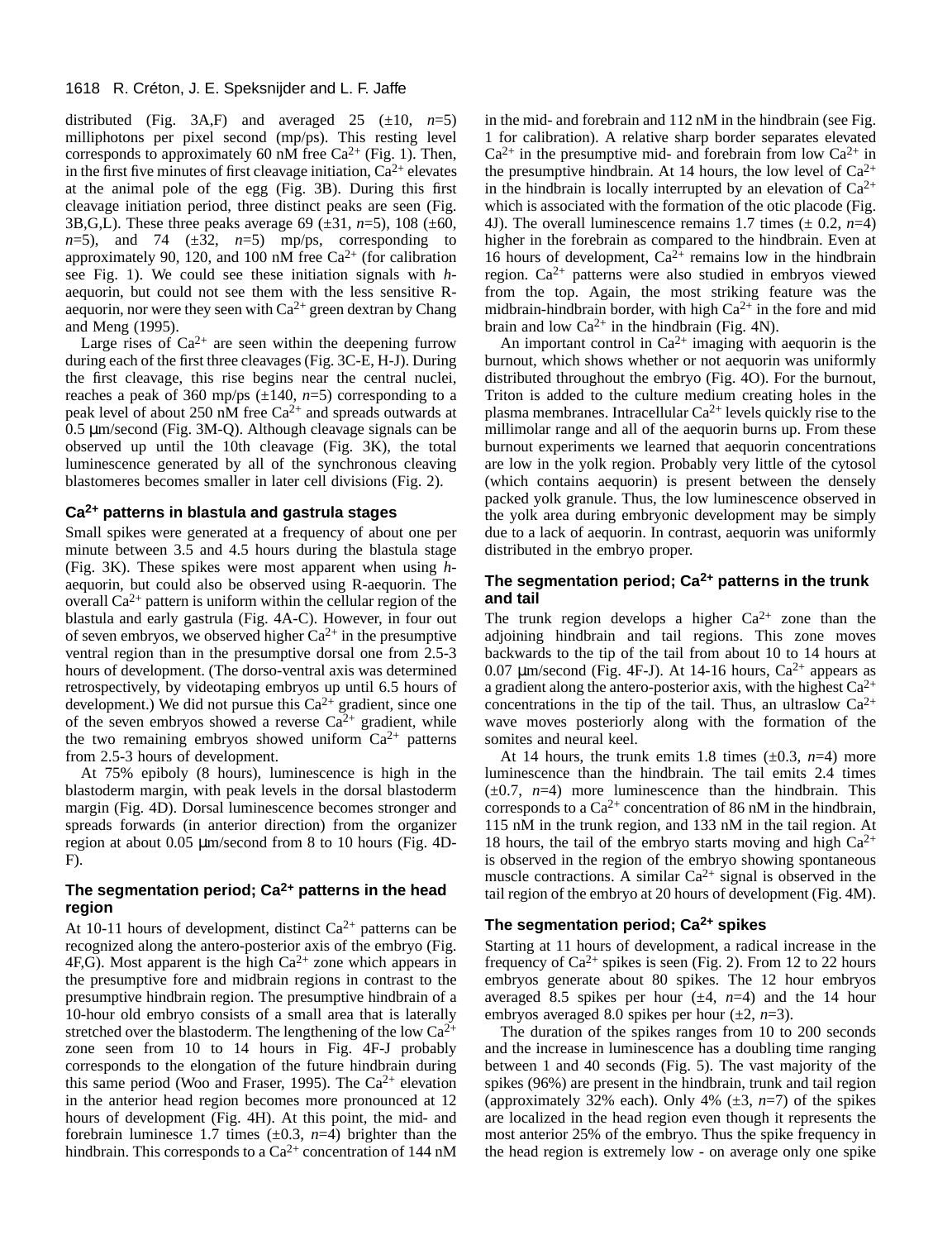per three hours. Moreover, the pulses in the head region were small as well, increasing the levels of luminescence by only a two to four fold (Fig. 5A).  $Ca^{2+}$  spikes may be far more important in other embryonic regions particularly the hindbrain and the heart where the pulses occur far more frequently and are much larger. For example, spikes from the heart are observed every 10-20 minutes and the level of luminescence increases up to a 100-fold (Fig. 5E,F). This 100-fold increase in luminescence corresponds to approximately a 10-fold increase in  $Ca^{2+}$  concentration, suggesting that the  $Ca^{2+}$ concentration in the heart is temporarily raised to the micromolar range.

# **Ca2+ buffering with BAPTA**

To block normal  $Ca^{2+}$  patterning during cleavage, we injected the  $Ca<sup>2+</sup>$  buffer BAPTA into uncleaved zygotes to yield a final BAPTA concentration in the cytosol of about 2.5 mM. These embryos did not cleave and remained in the one cell stage until they lysed (data not shown). In some cases, they survived for more than 24 hours without any sign of development.

When lower concentrations of BAPTA were injected (0.5 mM final concentration in the cytosol), the embryos developed into fish having several developmental defects (Fig. 6). The most apparent defect was the deformation of the heart. Although an atrium and a ventricle were formed within the heart, the heart remained small and was usually not capable of pumping blood. A large pericardium formed around the heart and the heart was stretched in the longitudinal direction.

A second defect observed in such BAPTA injected embryos was a reduction in eye size. The eyes of the BAPTA injected embryos were measured after 4 days and averaged 182 µm in diameter  $(\pm 4, n=9)$ . The eyes of the control embryos averaged 320  $\mu$ m in diameter ( $\pm 3$ , *n*=16), and were therefor 1.8 $\times$  wider and 6× larger in volume. In contrast, the otic placodes of the BAPTA injected embryos were not significantly reduced in size. The otic placodes of the BAPTA-injected embryos averaged 193  $\mu$ m ( $\pm$ 3, *n*=9) and the ones of the control embryos averaged 200  $\mu$ m ( $\pm$ 2, *n*=16). The BAPTA-induced reduction of eye size can not be explained by a simple delay of development. This because younger control embryos have small eyes, but have small otic placodes as well. For example, a 24-hour-old control embryo has an average eye size of 205  $\mu$ m ( $\pm$ 4, *n*=12) and an otic placode size of 86  $\mu$ m ( $\pm$ 3, *n*=12). Apart from the heart and eye defects, such BAPTA injected embryos developed fairly normally according to gross morphological criteria. For example, the embryos had blood cells, somites, a brain, pigmentation in the retina, a lens in the eye, fins, and showed muscle movements and a touch reflex. Such BAPTA-injected embryos were usually a bit smaller than the controls and in the more severe cases they had short tails.

## **DISCUSSION**

## **The cleavage period**

 $Ca<sup>2+</sup>$  signals associated with cleavage have been previously measured in medaka and zebrafish eggs (Fluck et al., 1991; Chang and Meng, 1995; Webb et al., 1997). Our results support these earlier observations. Moreover, we have measured additional  $Ca^{2+}$  peaks in the first five minutes of cleavage initiation.

At the onset of first cleavage we observed three distinct  $Ca^{2+}$ peaks. The second, and largest, of the three cleavage initiation peaks probably corresponds to the 'furrow propagation signal', which is a  $Ca<sup>2+</sup>$  wave associated with the furrow elongation as described in zebrafish embryos (Webb et al., 1997). A similar  $Ca<sup>2+</sup>$  signal or 'furrowing wave' has also been shown in medaka fish embryos (Fluck et al., 1991). The role of the two additional  $Ca^{2+}$  signals (the first and third initiation signal) remains to be determined. Judging from observations on sea urchin and amphibian eggs the first of these  $Ca^{2+}$  signals may function in nuclear envelope breakdown (Browne et al., 1996; Wilding et al., 1996), chromosome disjunction (Groigno and Whitaker, 1998), surface contraction (Hara, 1971), or furrow positioning (Miller et al., 1993; Webb et al., 1997).

During the subsequent deepening of the cleavage furrow we observed a  $Ca^{2+}$  wave which spreads at a velocity of 0.5 µm/second. It has been previously suggested that similar slow  $Ca<sup>2+</sup>$  waves cause growth of furrowing membranes by means of exocytosis and are required for 'zipping' the blastomeres together (Fluck et al., 1991). Another possible role of high furrow  $Ca^{2+}$  is to localize cytoplasmic factors, as previously shown during polarization in fucus eggs (Speksnijder et al., 1989) and during ooplasmic segregation in medaka fish eggs (Fluck et al., 1994). Interestingly, a germ-cell-specific marker (vas RNA) localizes to the cleavage plane in 2- and 4-cell stage zebrafish embryos (Yoon et al., 1997). The speed of the  $Ca^{2+}$ waves during furrow deepening (0.5  $\mu$ m/second), corresponds well with observations in medaka in which both the furrowing and zipping waves move at 0.5  $\mu$ m/second (Fluck et al., 1991). Moreover, the data of Webb et al. (1997) do show furrowing and deepening waves with velocities of 0.5 and 0.5 to 0.7 µm/second, respectively. These cleavage waves are believed to be members of a large and distinct class of slow  $Ca^{2+}$  waves with conserved speeds (Jaffe, 1993).

Strong evidence that  $Ca^{2+}$  is needed for cleavage is provided by the results of Ca2+ buffer (BAPTA) injection into *Xenopus* (Miller et al., 1993; Snow and Nuccitelli, 1993), and zebrafish eggs (Chang and Meng, 1995; Webb et al., 1997). In our hands, a final cytosolic concentration of 2.5 mM BAPTA can completely block development for up to 24 hours. A similar effect was previously observed in fucoid eggs, some of which respond to comparable  $Ca^{2+}$  buffer injections by suspending visible development for ten days or more (Speksnijder et al., 1989).

## **The blastula and gastrula period**

The first sign of  $Ca^{2+}$  signaling during the blastula period is an increase in spike frequency at 3.5 hours after fertilization. One might imagine that these small spikes reflect the asynchronous divisions of relatively small cells. However, a detailed study of  $Ca^{2+}$  spikes in the zebrafish blastula (done with a fluorescent reporter) showed comparable signals that are restricted to the outermost or EVL cells, that often occur within single cells at more than 10 times per hour and that occur at times which are not correlated with the cell cycle (Reinhard et al., 1995). Thus, the blastula spikes are not likely to be cell division signals. The observed increase in spike frequency might indicate the activation of a particular signal transduction pathway. The spike frequency in the enveloping layer can for example be doubled by expression of Xwnt-5A in zebrafish embryos (Slusarski et al., 1997). Moreover, endogenous IP3 levels are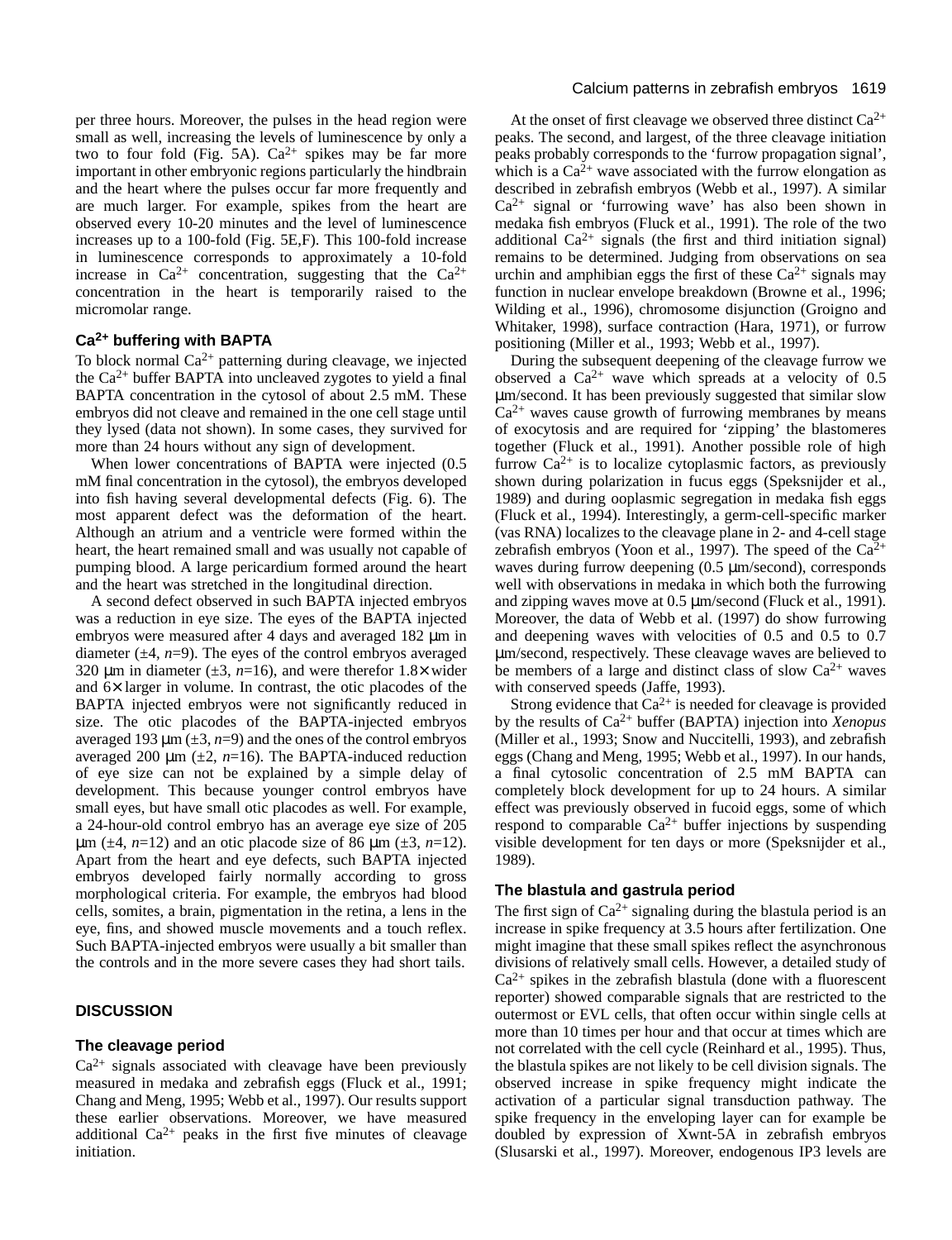

Fig. 5. Ca<sup>2+</sup> spikes appear from 11 hours onwards. These spikes are very rarely seen in the future head (A) but appear at a frequency of about 8 times per hour in the future hindbrain (B), trunk (C; top view) and tail  $(D)$  from 11 to 22 hours.  $Ca^{2+}$  pulses are not observed in the heart region at 26 hours (E) but are seen at 28 hours (F). These huge (!) spikes appear every 10 to 20 minutes for several hours. Numbers next to upward arrows in the graphs indicate luminescence doubling times. Images are  $30,000$  photon exposures, Bar,  $200 \mu m$ .

substantially elevated at 3-4 hours after fertilization (Reinhard et al., 1995).

In the late blastula stage, the total level of free  $Ca^{2+}$  increases (Fig. 2). This increase starts at a time coincident with the first indicators of organization along a second axis, namely *goosecoid* expression (Stachel et al., 1993) followed by



**Fig. 6.** Embryonic defects after injection of the  $Ca^{2+}$  buffer BAPTA. The pictures show 4-day-old embryos as observed with transmitted light microscopy. (A) Control embryo: the size of the eye (e) and otic vesicle (ov) were measured along the antero-posterior axis. (B) BAPTA-injected embryos have reduced eyes (arrowheads). The size of the otic vesicle is not affected by BAPTA injection. (C) Control embryo ventral view, showing the heart (h). (D) The BAPTA injected embryos have small hearts. (E) Control embryo at lower magnification. (F,G) The majority of the BAPTA-injected embryos have a pouch around the heart (arrowhead). (H) Approximately 5% of the BAPTA-injected embryos has a more severe phenotype, with a shortened antero-posterior axis and a deformed heart, which is outlined on the picture (arrowhead). This heart contracts but is incapable of pumping blood. Bars,  $100 \mu m$ .

blastoderm thinning (Schmitz and Campos-Ortega, 1994) and endocytosis (Cooper and D'Amico, 1996) in the dorsal region. The level of free  $Ca^{2+}$  reaches a maximum during early gastrulation (6.5 hours), when epiboly resumes and the embryonic shield starts to extend towards the animal pole.

At 75% epiboly (8 hours), luminescence is high in the blastoderm margin, with peak levels in the dorsal blastoderm margin. Dorsal luminescence becomes stronger and spreads in the anterior direction from 8 to 10 hours. While this anterior spread does suggest a corresponding, ultraslow  $Ca^{2+}$  wave, it may only indicate extension of a thicker embryonic region. Our imaging method fails to distinguish between these possibilities. However, observations of a 0.1  $\mu$ m/second surface contraction wave spreading along a comparable path during primary neural induction in the axolotl (Brodland et al., 1994) suggest that our luminescence wave may partly reflect a slow  $Ca<sup>2+</sup>$  wave. So does evidence which indicates that neural induction in amphibians involves an increase in cytosolic  $Ca^{2+}$  within the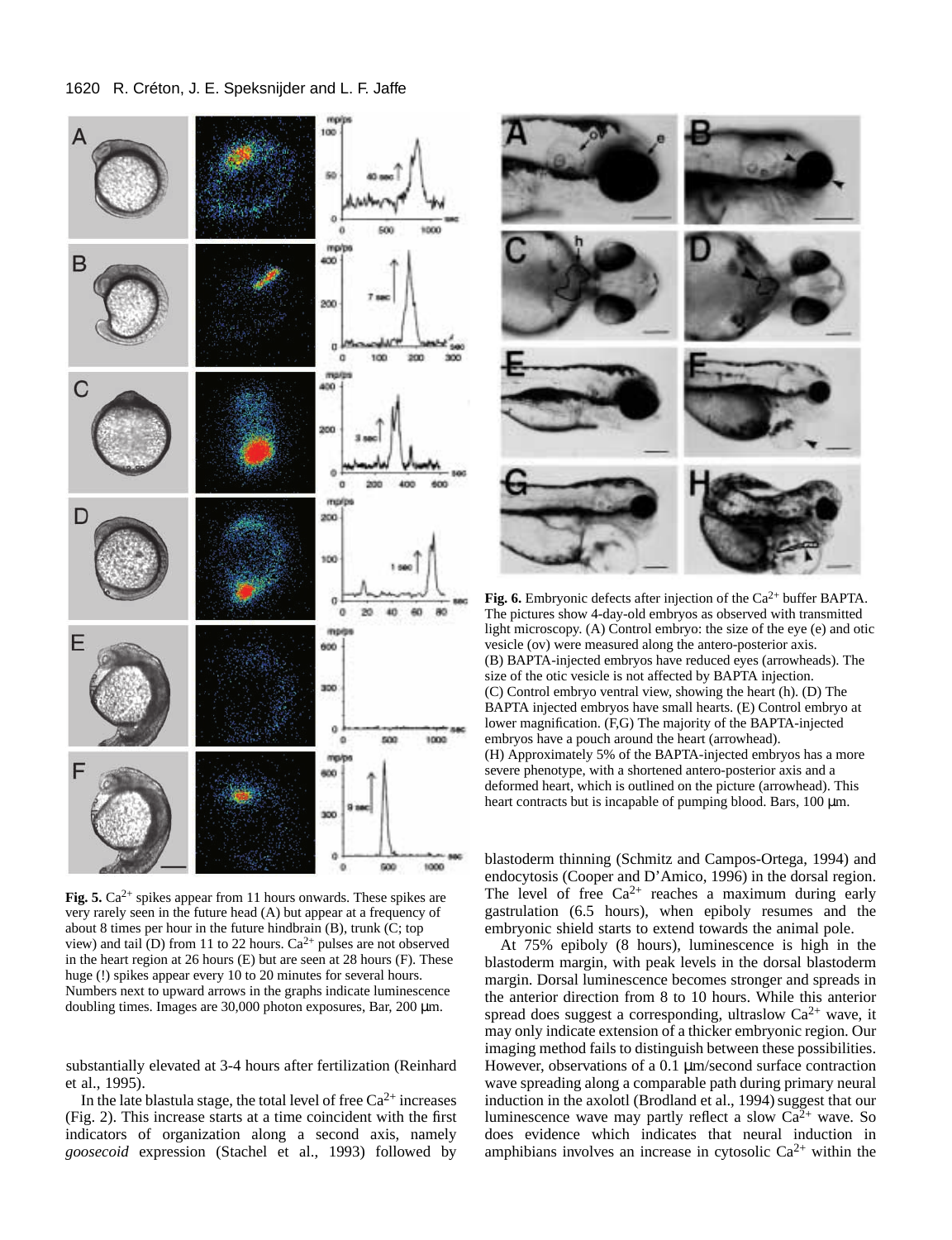ectoderm via an influx of  $Ca^{2+}$  from extracellular regions (Moreau et al., 1994; Drean et al., 1995; Leclerc et al., 1995, 1997).

#### **The segmentation period**

At 10-11 hours of development, distinct  $Ca^{2+}$  patterns can be recognized along the antero-posterior axis of the embryo. High  $Ca<sup>2+</sup>$  was observed in the presumptive mid- and forebrain in contrast to low  $Ca^{2+}$  in the presumptive hindbrain. This striking  $Ca<sup>2+</sup>$  pattern in the brain remains clearly visible for several hours and precedes morphological patterning of the brain. Morphological segmentation of the zebrafish brain is first apparent at 11 hours of development when eye primordia are formed from the lateral walls of the presumptive forebrain. However, the classical division into forebrain, midbrain and hindbrain is first morphologically obvious at 16 hours of development. We propose that the observed  $Ca^{2+}$  patterns help regionalize the central nervous system. The boundary between high and low  $Ca^{2+}$  may be involved in formation of the midbrain/hindbrain boundary and high  $Ca^{2+}$  itself may be required for rostral differentiation. This idea is supported by the BAPTA-induced reduction of eye size. Since the eyes are formed from the lateral walls of the diencephalon, the reduction in eye size points towards a role of  $Ca^{2+}$  in diencephalon development.

Which Ca<sup>2+</sup>-mediated pathways could possibly underlie brain regionalization? We can imagine at least two roles of  $Ca^{2+}$  in brain regionalization: (1)  $Ca^{2+}$  may activate transcription, as it does in other neural systems (Ghosh and Greenberg, 1995; Ginty, 1997; Hardingham et al., 1997). It thus seems possible that the rostral high  $Ca^{2+}$  zone induces the transcription of rostral-specific genes. Possible target genes are zebrafish versions of orthodenticle which are expressed in the presumptive forebrain and midbrain of zebrafish embryos (Li et al., 1994; Mercier et al., 1995). These so-called *Otx* or *zOtx* genes have a sharp posterior limit of expression at the midbrain-hindbrain border from 10-30 hours of development. (2)  $Ca^{2+}$  is known to control secretion in a variety of cellular systems and might thus regulate secretion of extracellular proteins in the brain as well. The process of secretion could in turn be important in brain regionalization, since the formation of the midbrain-hindbrain border depends on secreted proteins such as WNT-1 and FGF-8 (Bally-Cuif and Wassef, 1995; Kelly and Moon 1995; Joyner, 1996; Lee et al., 1997).

Apart from the  $Ca^{2+}$  patterns in the head, various  $Ca^{2+}$ waves, gradients, and spikes were observed in the trunk and tail region. The most pronounced is an ultraslow  $Ca^{2+}$  wave moving posteriorly along with the formation of the somites and neural keel (10-14 hours). Although  $Ca^{2+}$  is known to mediate cellular contractions, it remains to be shown whether intracellular  $Ca^{2+}$  plays a role in large scale morphogenetic movements such as infolding of the neural keel and formation of the somitic furrows.

The highest  $Ca^{2+}$  levels during embryonic development were observed in the spikes. Such high  $Ca^{2+}$  may be related to rapid changes in cell morphology or apoptosis. The most pronounced  $Ca<sup>2+</sup>$  spikes were the ones imaged in the heart. These lowfrequency high-amplitude spikes are first observed at about 27 hours of development and thus seem to be unrelated to the heart beat, which starts to beat at a rate of 25 beats per minute at 22 hours of development (Stainier et al., 1993). The timing of

these  $Ca^{2+}$  signals shows a closer correlation with separation of the heart chambers (24-30 hours) or with looping of the heart, which occurs at between 30 and 36 hours of development (Stainier et al., 1993; Fishman and Chien, 1997). The heart defects observed after BAPTA injection suggest that  $Ca^{2+}$ signaling is needed for heart growth and development. Defects in the embryonic heart may act back on further heart development, as suggested by studies in the zebrafish mutants *sih, web, str, pip,* and *hip*. The heart shape in these mutant embryos is often distorted (small, stretched, pipe-like) as a result of failing function (Chen et al., 1996).

#### **Future prospects**

In the present study we imaged  $Ca^{2+}$  patterns in the zebrafish embryo from the uncleaved egg to a small moving fish larva. We did not provide a high resolution picture of each of the  $Ca^{2+}$ signals, but rather aimed for an overview. This overview can be used as a guide for  $Ca^{2+}$  inhibition studies and for high resolution studies using confocal  $Ca^{2+}$  imaging with fluorescent indicators. Confocal  $Ca^{2+}$  imaging has already resulted in detailed knowledge of neural activity in posthatching zebrafish embryos (O'Malley et al., 1996; Fetcho et al., 1997) and seems a promising approach to study specific  $Ca<sup>2+</sup>$  signals in zebrafish development with greater spatiotemporal detail. Moreover, the large number of mutant zebrafish that has become available, will provide a unique opportunity to study how specific genes affect the  $Ca^{2+}$ patterns. For instance, do mutant embryos in which the midbrain hindbrain boundary is affected, e.g. *ace* and *noi* (Brand et al., 1996), have altered  $Ca^{2+}$  patterning in the brain? Or are  $Ca^{2+}$  spikes inhibited in mutant embryos with defective heart development? And if so, would it possible to rescue these mutants by manipulation of  $Ca^{2+}$  patterns?

We thank Drs Osamu Shimomura, Satoshi Inouye, and Yoshito Kishi for generously providing the aequorins. This work was supported by the Netherlands Organization for Scientific Research (NWO), the Bernard and Celia Jaffe memorial fund, and a Spiegel fellowship. J.E.S. was supported by a NATO grant (CRG 940244), and by the EC-HCM grant CHRX-CT 940646.

## **REFERENCES**

- **Ault, K. T., Durmowicz, G., Galione, A., Harger, P. L. and Busa, W. B.** (1996). Modulation of *Xenopus* embryo mesoderm-specific gene expression and dorsoanterior patterning by receptors that activate the phosphatidylinositol cycle signal transduction pathway. *Development* **122**, 2033-2041.
- Bally-Cuif, L. and Wassef, M. (1995). Determination events in the nervous system of the vertebrate embryo. *Curr. Opin. Gen. Dev.* **5**, 450-458.
- **Brand, M., Heisenberg, C. P., Jiang, Y. J., Beuchle, D., Lun, K., Furutani-Seiki, M., Granato, M., Haffter, P., Hammerschmidt, M., Kane, D. A., Kelsh, R. N., Mullins, M. C., Odenthal, J., van Eeden, F. J. and Nusslein-Volhard, C.** (1996). Mutations in zebrafish genes affecting the formation of the boundary between midbrain and hindbrain. *Development* **123**, 179-190.
- **Brini, M., Marsault, R., Bastianutto, C., Alvarez, J., Pozzan, T. and Rizzuto, R.** (1995). Transfected aequorin in the measurement of cytosolic Ca2+ concentration ([Ca2+ ]c). *J. Biol. Chem.* **270**, 9896-9903.
- **Browne, C. L., Creton, R., Karplus, E., Mohler, P. J., Palazzo, R. E. and Miller, A. L.** (1996). Analysis of the calcium transient at NEB during the first cell cycle in dividing sea urchin eggs. *Biol. Bull.* **191**, 5-16.
- **Brodland, G. W., Gordon, R., Scott, M. J., Bjorklund, N. K., Luchka, K. B., Martin, C. C., Matuga, C., Globus, M., Vethamany-Globus, S. and Shu, D.** (1994). Furrowing surface contraction wave coincident with primary neural induction in amphibian embryos. *J. Morphol.* **219**, 131-142.